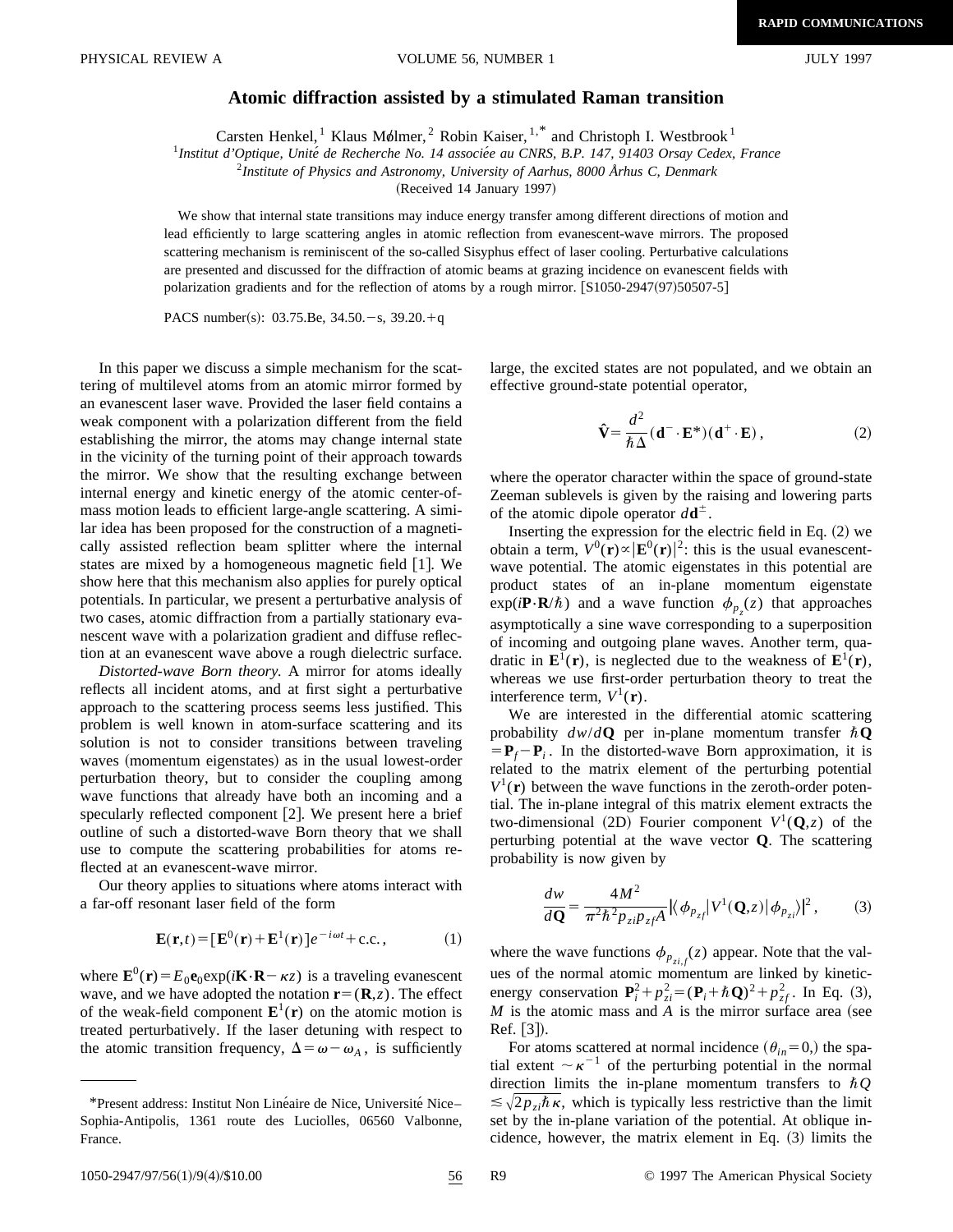

final normal momentum  $p_{zf}$  (units of  $\hbar \kappa)$ 

FIG. 1. Squared matrix elements of  $exp(-2\kappa z)$  between eigenstates  $\phi_p(z)$  in exponential potentials. The initial momentum is fixed with  $p_{zi}$ =20  $\hbar \kappa$ , and the in-plane momentum transfer  $\hbar \mathbf{Q}$  is varied. Asymptotic kinetic-energy conservation then determines the final normal momentum  $p_{zf}$ . We arbitrarily chose potentials for the final state that differ from the initial-state potential by factors of 1, 2, and  $\frac{1}{2}$ , corresponding to the curves denoted by (a), (b), and (c). The inset illustrates the motion and transitions of the atom for the peak values of the matrix elements.

in-plane scattering to momentum transfers  $\hbar Q \leq \hbar \kappa / \tan \theta_{in}$ on the order of a single photon momentum: a substantial limitation both for diffraction from a standing-wave pattern and for scattering on a rough mirror  $[3]$ .

The above analysis is only valid if the atom experiences a *single* position-dependent potential throughout the reflection. For multilevel atoms with different ground-state light shifts this need not be the case, and in Fig. 1 we show the squared matrix element of the *z*-dependent quantity  $exp(-2\kappa z)$  between eigenstates  $\phi_{p_z}(z)$  in different exponential potentials. The increased probability for large momentum transfers  $\hbar \mathbf{Q}$ , and hence large changes in  $p_z$ , compared to  $\hbar \kappa$ , is the crucial feature induced by the lifted atomic degeneracy that we wish to emphasize in this paper.

*Stimulated Raman transitions, Franck-Condon enhancement.* When an atom approaches the dielectric its normal kinetic energy is transformed into potential energy. If the atom makes an internal state transition and leaves the surface following a different potential curve, its normal momentum is asymptotically smaller or larger than upon incidence, see inset of Fig. 1. This picture is reminiscent of the spontaneous Sisyphus mechanism of laser cooling  $[4]$ , suggested also recently for lowering the energy of atoms reflected by an evanescent-wave mirror  $|5|$  and for loading a trap formed by two evanescent waves close to a dielectric surface  $[6]$ . In Sisyphus cooling, kinetic energy is turned into potential energy during the atomic motion in position-dependent potentials, and transitions among the internal levels release this energy by spontaneous emission of photons having a larger mean energy than the laser photons: energy is exchanged with the photon reservoir. In our problem, the ''Sisyphus effect'' is stimulated; the transition is driven by a laser field component through the perturbation  $V^1(\mathbf{r})$ , which must both couple the internal atomic states and provide the required in-plane momentum transfer: although total kinetic energy is asymptotically conserved, the atom loses or gains kinetic energy normal to the surface, depending on the initial and final potential curves.

Coming back to Fig. 1, the strong peaking of the overlap integrals as a function of the final normal momentum can be understood in terms of the Franck-Condon principle: the *z* integral in Eq.  $(3)$  obtains its main contributions from a region around the classical turning point of the incoming particle—for smaller *z* the wave function is reduced and for larger *z* the coupling decreases and the oscillating product of wave functions reduces the contribution to the integral. A maximum of the integral is obtained if the outgoing particle, moving in a different potential, has the same turning point as the incoming one (the situation shown in the inset of Fig. 1).

In Fig. 1 we also observe oscillations in the matrix elements as a function of the final-state momentum. As this quantity is varied, the turning points no longer coincide, and the scattering efficiency is reduced. The matrix element now gets its major contribution from positions around  $z_c$ , defined by

$$
V_f^0 e^{-2\kappa z_c} - V_i^0 e^{-2\kappa z_c} = \frac{p_{zf}^2}{2M} - \frac{p_{zi}^2}{2M},
$$
 (4)

where the potential difference equals the difference between the normal kinetic energies. This is the position where the local de Broglie wavelengths in the two potentials coincide. The oscillations in the matrix elements are due to the variation of the relative phase of the wave functions in the vicinity of this position.

*Diffraction on a mirror with polarization gradient.* The coherent reflection of multilevel atoms from an evanescent light field has recently attracted considerable attention  $\vert 1,7 \vert$ . At grazing incidence the diffraction of a two-level atom is negligible due to the difficulty in providing the required momentum transfer in both the normal and the in-plane directions. For multilevel atoms, however, the mechanism described above may come into play. A numerical integration of the time-dependent Schrödinger equation  $[7]$  has in fact shown that incorporation of the multilevel atomic structure leads to large diffraction probabilities, in agreement with experiments [8,9]. Higher-order diffraction requires a calculation beyond our distorted-wave Born theory, but it is noteworthy that if diffraction is mediated by the internal level structure rather than by a multiphoton doppleron (velocity tuned resonance) [10], the population of the first-order diffraction peak may be obtained in a perturbation calculation.

We consider a strong evanescent traveling wave  $\mathbf{E}^0(\mathbf{r})$ created by total internal reflection of a TM polarized field  $\alpha$  (electric-field vector in the plane of incidence, the *xz* plane). The weak field  $\mathbf{E}^1(\mathbf{r})$  is taken to be a counterpropagating evanescent wave with TE polarization  $[\mathbf{E}^1(\mathbf{r})]$  parallel to the *y* axis. For fields incident far from the critical angle, one then gets, to a quite good approximation, a strong (weak) evanescent wave of  $\sigma^-(\pi)$  polarization with respect to the direction of  $\mathbf{E}^1(\mathbf{r})$ . We model the atom by a  $j=1/2\rightarrow3/2$ transition. In the nearly circularly polarized field  $\mathbf{E}^0(\mathbf{r})$ , the ground states then experience different potentials proportional to the Clebsch-Gordan coefficients. The potential matrix  $V^1(\mathbf{r})$  resulting from the interference of this field and the weak field  $\mathbf{E}^1(\mathbf{r})$  describes the Raman transitions that couple the atomic sublevels. The in-plane momentum of the atom then changes by  $\hbar \mathbf{Q} = \pm 2\hbar \mathbf{K}$ , corresponding to the  $n = \pm 1$ diffraction orders. For an incident momentum parallel to **K**,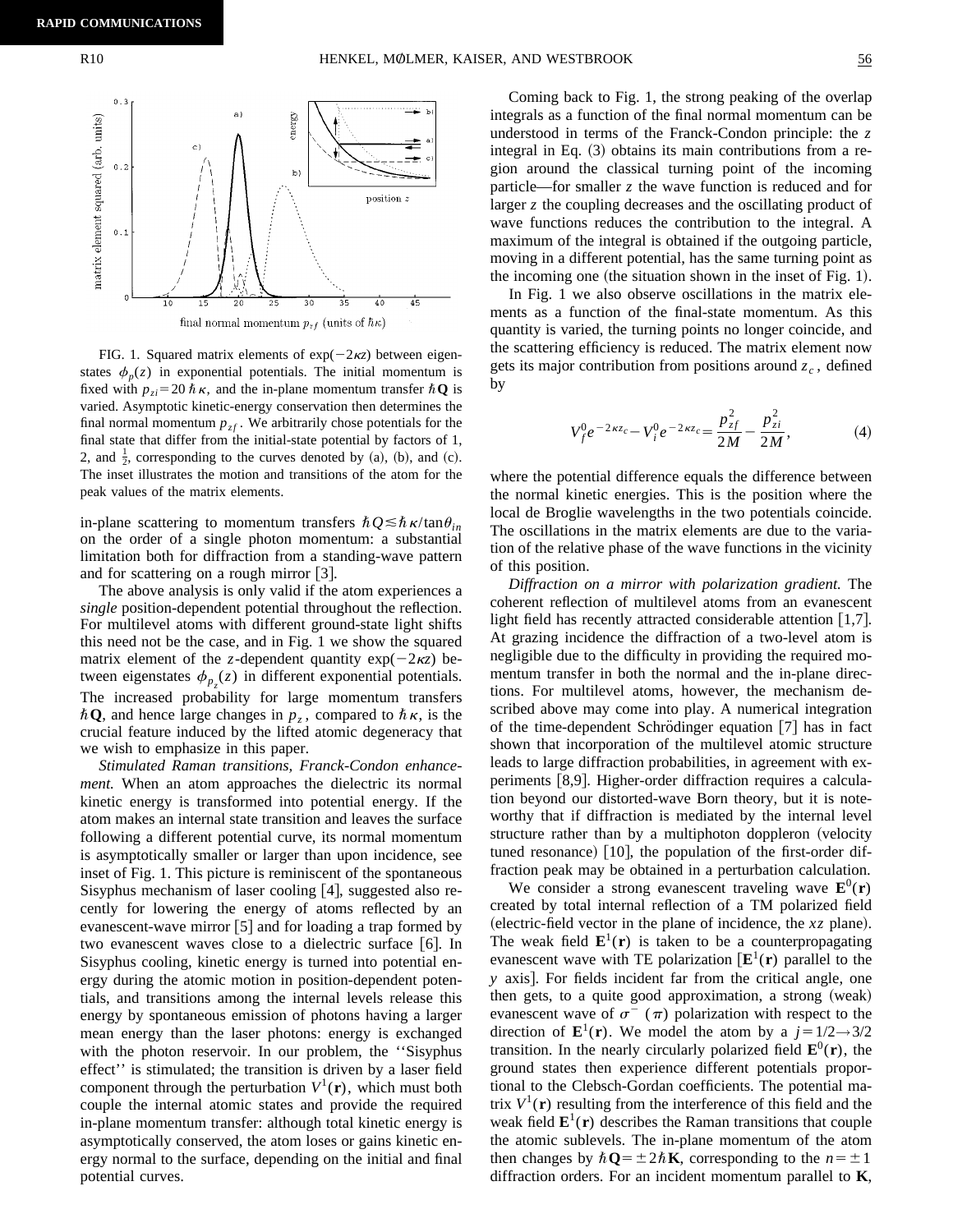

FIG. 2. Population of the  $-1$  diffraction order for an evanescent-wave grating with a weak polarization gradient. The atoms are incident in the state  $|m=+1/2\rangle$  with a lower light shift. The incident in-plane momentum is fixed to  $P_i = 500\hbar K$ , and  $|K|$  $= \sqrt{2\kappa}$ . The transition probability is shown as a function of the normal momentum  $p_{zi}$ , both as a result of the Born theory (dots) and of a semiclassical Landau-Zener treatment (solid curve). The latter is not valid if the classical velocity vanishes in the crossing. The inset illustrates the potential curves crossing at the atomsurface distance  $z_c$ .

the  $n=-1$  order corresponds to a reduced in-plane kinetic energy and a final normal momentum  $p_{zf} > p_{zi}$ . As shown by curve  $(b)$  in Fig. 1, this diffraction order may be substantially populated if the atom makes a transition to a state with a larger light shift in the zeroth-order field.

The results of our perturbative calculation  $(3)$ , indicated by points in Fig. 2, show that if the intensity of the TE field component amounts to a mere 6% of the TM intensity, up to 30% of the atoms are diffracted in the lowest diffraction order. They also show that oscillations appear in the diffraction probability as a function of the incident momentum  $p_{zi}$  .

As the normal kinetic energy changes by a fixed amount, we may follow an idea proposed in Ref.  $[10]$  and shift the final potential curve correspondingly. The point  $z_c$  of Eq. (4), which gives the dominant contribution to the overlap integral, now appears as a curve crossing; see inset of Fig. 2. A Landau-Zener treatment of the crossing, and a WKB treatment of the phase accumulated by the wave-function components during propagation on individual potential curves permits us to derive a simple approximation for the diffraction probability, shown as a solid line in Fig.  $2$  [11]. The oscillations of the diffraction probability have also a simple interpretation in this picture: if the turning points in both the initial- and final-state potentials are closer to the surface than  $z_c$ , a superposition of atomic states is formed upon the first passage of  $z_c$  and the atom will propagate with components in both potentials. During the second passage of  $z_c$  after reflection, the components are recombined into the amplitudes for the reflected atomic states. The two components accumulate different phases, and the oscillations are equivalent to the so-called Stückelberg oscillations, well known in the theory of slow atomic collisions.

*Scattering by mirror roughness.* We now consider an example where the scattering potential contains a continuous distribution of **Q** vectors, and hence the atoms are diffusely





FIG. 3. Distribution functions for the in-plane momentum change  $\hbar \mathbf{Q}$  for atoms incident at an angle of 70° on a rough evanescent mirror [normal momentum  $p_{zi} = 50\hbar k_L$ ; turning point distance  $(\ln 2)/(2\kappa)$ . The contour plot indicates the atomic "response" function,'' which should be multiplied by the surface roughness power spectrum  $|S(Q)|^2$  to yield the true scattering distribution. The components scattered with unchanged internal state and with a change from  $m=1$  to  $m=0$  are shown. The arrow at the lower left indicates the photon momentum of the zeroth-order evanescent wave (with  $|\mathbf{K}| = \sqrt{2}k_L$  and  $\kappa = k_L$ ).

scattered according to Eq.  $(3)$ . This situation occurs, for example, if an evanescent wave is created outside the rough surface of a dielectric of refractive index *n*. Within the Rayleigh approximation, the lowest-order perturbation of the light field with respect to the field outside a planar surface is linearly related to the surface height profile through its Fourier transform *S*(**Q**) and to the electric-field vector  $E_0$ **e**<sub>0</sub> of the zeroth-order evanescent wave  $[12]$ ,

$$
\mathbf{E}^{1}(\mathbf{K}') = S(\mathbf{K}' - \mathbf{K})(\kappa'_{1} - \kappa'_{n}) \left( \mathbf{e}_{0} - \frac{(\mathbf{k}'_{1} \cdot \mathbf{e}_{0})}{(\mathbf{k}'_{1} \cdot \mathbf{k}'_{n})} \mathbf{k}'_{n} \right) E_{0}, \quad (5)
$$

where  $\kappa'_{\nu} = \sqrt{K'^2 - \nu^2 k_L^2}$  (real and positive or imaginary with Im  $\kappa'_v < 0$ ,  $v = 1$  or *n*), and  $\mathbf{k}'_v = (\mathbf{K}', i\kappa'_v)$ , see Ref. [3]. The field is monochromatic with  $\omega = c k_L$  and a given **K**<sup> $\prime$ </sup> component in  $\mathbf{E}^1(\mathbf{r})$  is either evanescent or propagating with a known normal  $k$ -vector component  $i\kappa'_1$ .

We consider a zeroth-order field with linear (TE) polarization and take the atomic quantization axis along the electric-field vector  $E_0$ **e**<sub>0</sub>. The atoms are incident in the  $|j=1,m=1\rangle$  ground state (the excited state has  $j_e=2$ ), at an angle of 70° with respect to the normal and with an in-plane momentum  $P_i$  parallel to the wave vector **K** of the zerothorder evanescent wave. Figure 3 shows the momentum distribution of the scattered atoms that are detected in the *m*  $=1$  and  $m=0$  states. Note the sizable momentum change associated with the mechanism discussed in the present paper. The absence of scattered atoms along the direction of propagation of the zeroth-order evanescent field is due to the vanishing of the scattered field component with the required polarization,  $(\mathbf{k}'_1 \cdot \mathbf{e}_0) = 0$ . The emergence of distinct peaks on either side of the symmetry line  $Q_y = 0$  reflects the Stückelberg oscillations observed in Fig. 1 [curve  $(b)$ ].